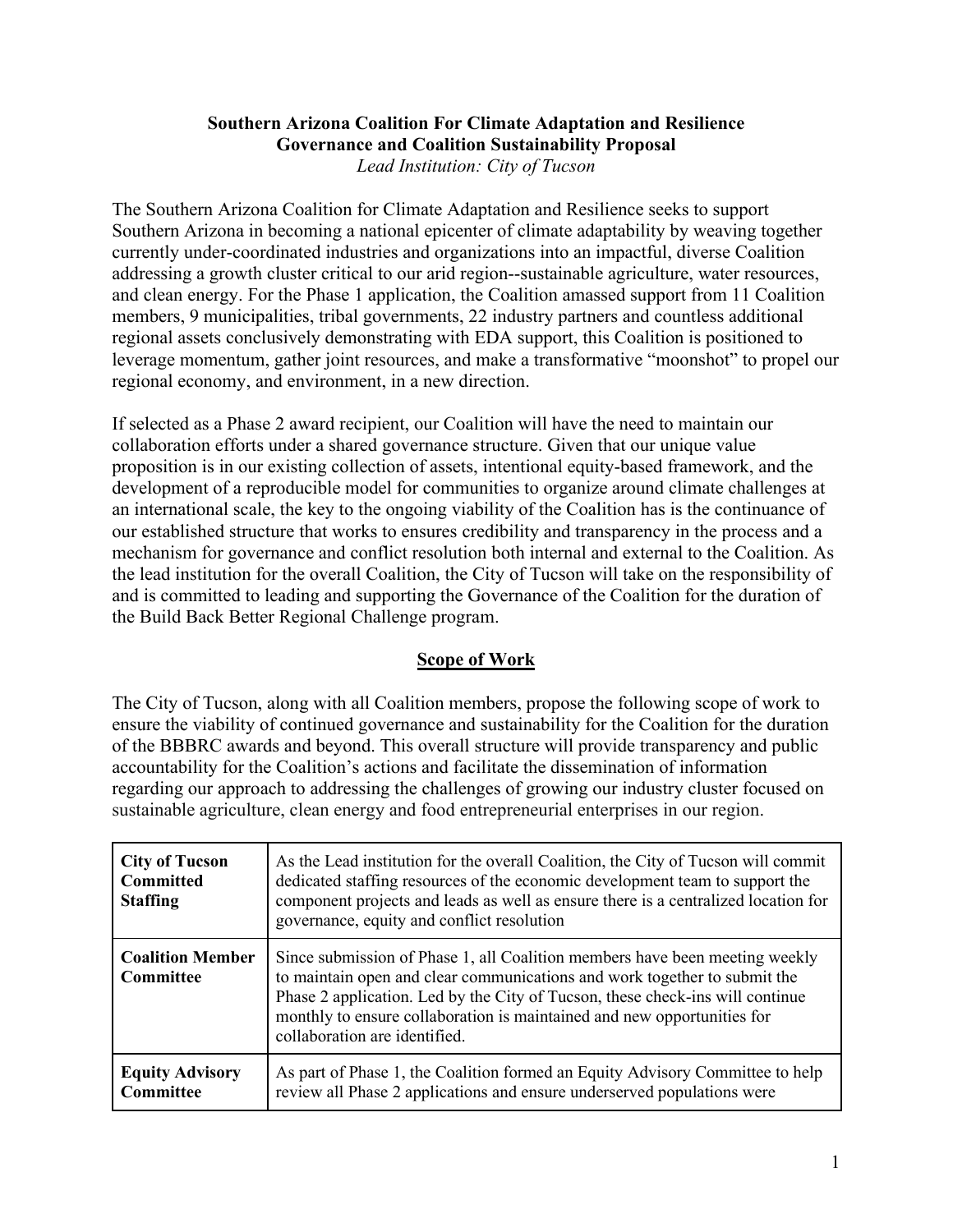|                                                         | represented in the overall Coalition's approach. This Committee will be<br>maintained and expanded as the Coalition continues with the purpose to evaluate<br>component and Coalition performance and help ensure the work of the Coalition<br>serves all populations. The equity committee will meet at least bi-annually as<br>part of the Conferences.                                                                                                                                                                                                                                                                                                  |
|---------------------------------------------------------|------------------------------------------------------------------------------------------------------------------------------------------------------------------------------------------------------------------------------------------------------------------------------------------------------------------------------------------------------------------------------------------------------------------------------------------------------------------------------------------------------------------------------------------------------------------------------------------------------------------------------------------------------------|
| Project<br><b>Component Sub-</b><br><b>Committees</b>   | If selected for Phase 2, all component projects will adopt a relevant committee<br>structure for their particular project. These standing committees should be<br>designed to support and enhance the component's work and work with their<br>project's structure. Committees can include coalition member representatives,<br>regional asset organization representatives, industry leaders, and equity partners,<br>and should have seats on each committee reserved for representatives from<br>tribal, rural and underserved communities. Component leads should call<br>committee meetings at least bi-annually if not more depending on their needs. |
| Annual<br>Governance<br>Conference                      | The Coalition will convene an annual Governance conference in Tucson,<br>Arizona to create transparency between projects and for the public. Coalition<br>Members and partner organizations will be included. Component Area Sub-<br>Committees will update Coalition Members and regional stakeholders regarding<br>the progress of projects and programs, and to ensure alignment of outcomes with<br>the Coalition's overall goals. Each committee will have the option to<br>recommend action items to be taken up by Coalition Members at the Annual<br>Meeting.                                                                                      |
| <b>Annual Public</b><br><b>Engagement</b><br>Conference | The Coalition will also convene an annual Climate Adaptation and Resilience<br>conference to rotate between Tucson and Yuma to ensure equitable distribution<br>of resources and access to opportunity for the regional community. Coalition<br>Members and partner organizations will create opportunities for public<br>participation and education related to climate science, economic resilience,<br>entrepreneurship and other topics related to the ongoing work of the Coalition.                                                                                                                                                                  |
| <b>Annual Public</b><br><b>Report</b>                   | The Annual Meeting shall result in the publication of the Proceedings of the<br>Southern Arizona Coalition for Climate Adaptation and Resilience, in print and<br>electronic format, which will serve as record of the process, reporting on<br>successes and opportunities for the Coalition, as well as challenges and barriers.                                                                                                                                                                                                                                                                                                                         |

# **Regional Industry Assets and Needs**

The largest barrier faced for successful implementation of the Coalition's vision has been lack of collaboration. In the past, a major barrier to implementation for this cluster concept has been the under-coordination and disparate activities of the various regional leaders, organizations and industry partners. A perceived scarcity of resources has often undermined true collaboration and therefore transformational innovation. Rural, tribal, and underserved communities have been relatively absent from regional conversations due to the effort required for relationship development and the persistent perspective that the projects in their communities do not create the same returns on investment and job creation as metropolitan areas. The Coalition must remain focused on the new opportunity to overcome some of these prior challenges by ensuring stronger urban-rural linkages, addressing economic distress, and ensuring equity.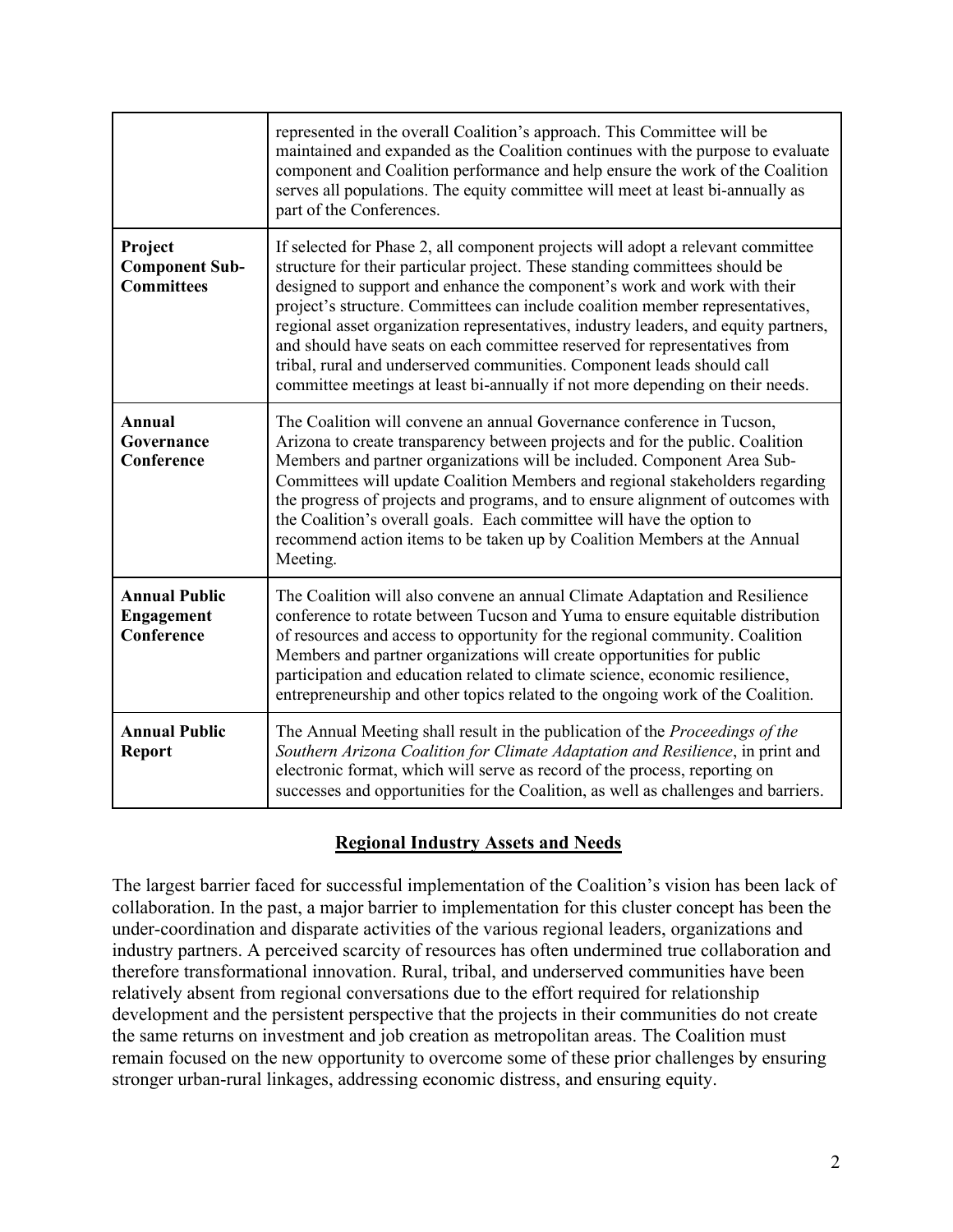**Service Area:** Southern Arizona is defined here as the counties of Pima, Yuma, Cochise, and Santa Cruz, Greenlee and Graham and the tribal nations of Tohono O'odham, Pascua Yaqui and Cocopah. Compared to national averages, this region is exceptionally diverse but also economically at-risk, with high poverty rates throughout and difficult recovery from COVID-19. Traditionally engaged in accommodation and food services, administration, health care, manufacturing, and retail industries, job losses have been particularly hard on women (more than triple the same period in 2019), and people of Hispanic/Latino/a/x ethnicity (more than double) during COVID-19. Yuma County perfectly encapsulates the duality of providing a nationally critical resource while economically teetering on a knife's edge. For example, Yuma County agricultural production is a \$3.28B industry that is in the top 1/10th of 1 percent of U.S. counties by many measures. Yet, Yuma faces unemployment rates nearing 20% and per-capita personal income 35% lower than the U.S. averages. Primary Service Area: Tucson Metropolitan Statistical Area Population and Yuma Metropolitan Statistical Area (FIPS codes spreadsheet is attached).

**CEDS Alignment:** As mentioned in the primary narrative, the intentional processes and structure laid out here will complement the goals stated in all of our regional CEDS. In particular, the Coalition is aligned with the region's following CEDS:

- **Tucson Economic Development Strategy**: Tucson's strategy is focused on 5 goals: 1) Grow Tucson's existing and small businesses to foster economic resiliency; 2) Attract investment to diversify Tucson's economy, 3) Bolster Tucson's entrepreneurial ecosystem, 4) Support economic mobility and wealth creation for all Tucsonans, 5) Enhance Tucson's brand for investment, capital, and talent. Tucson values *an inclusive economy* that works for everyone, *a living laboratory* that embraces change that is people-first, climate-focused and future-defining, *robust entrepreneurship and innovation* by investing in entrepreneurs who solve tomorrow's challenges, and *pride of place* as Tucson proudly celebrates its multicultural heritage, arts, and culture. Executing Phase 2 of Tucson's Build Back Better Regional Challenge application to support climate resiliency, competitiveness and innovation directly supports Tucson's ED Strategy.
- **Yuma County's [CEDS](https://www.yumacountyaz.gov/home/showpublisheddocument/44294/637340525355370000)** has as a priority to invest in infrastructure to further enhance the economic opportunities in the region, by attracting new high growth industries and supporting the existing agriculture industries. This goal aligns with the Ubiquitous Yuma Broadband project, the South Arizona Coalition Equitable Revolving Loan Fund which will have an office located in Yuma, the Future Farming Hub out of the University of Arizona, and the Sustain SoAZ entrepreneurship programming.
- **Western Arizona Development District's [CEDS](https://sites.google.com/a/waedd.info/ceds/Home)** states a mission to foster an innovative and resilient economy by addressing climate change impacts and responding to these imminent threats through creative problem solving to ensure regional economic resilience.
- **Pima County's [Economic Development Plan](https://webcms.pima.gov/cms/One.aspx?portalId=169&pageId=183160)** states a focus on strategically increasing workforce development programs and increasing focus on innovation and the successes of start-up companies across multiple industries. These goals align with all 6 projects we are submitting under this grant proposal.

# **Proposed Solution**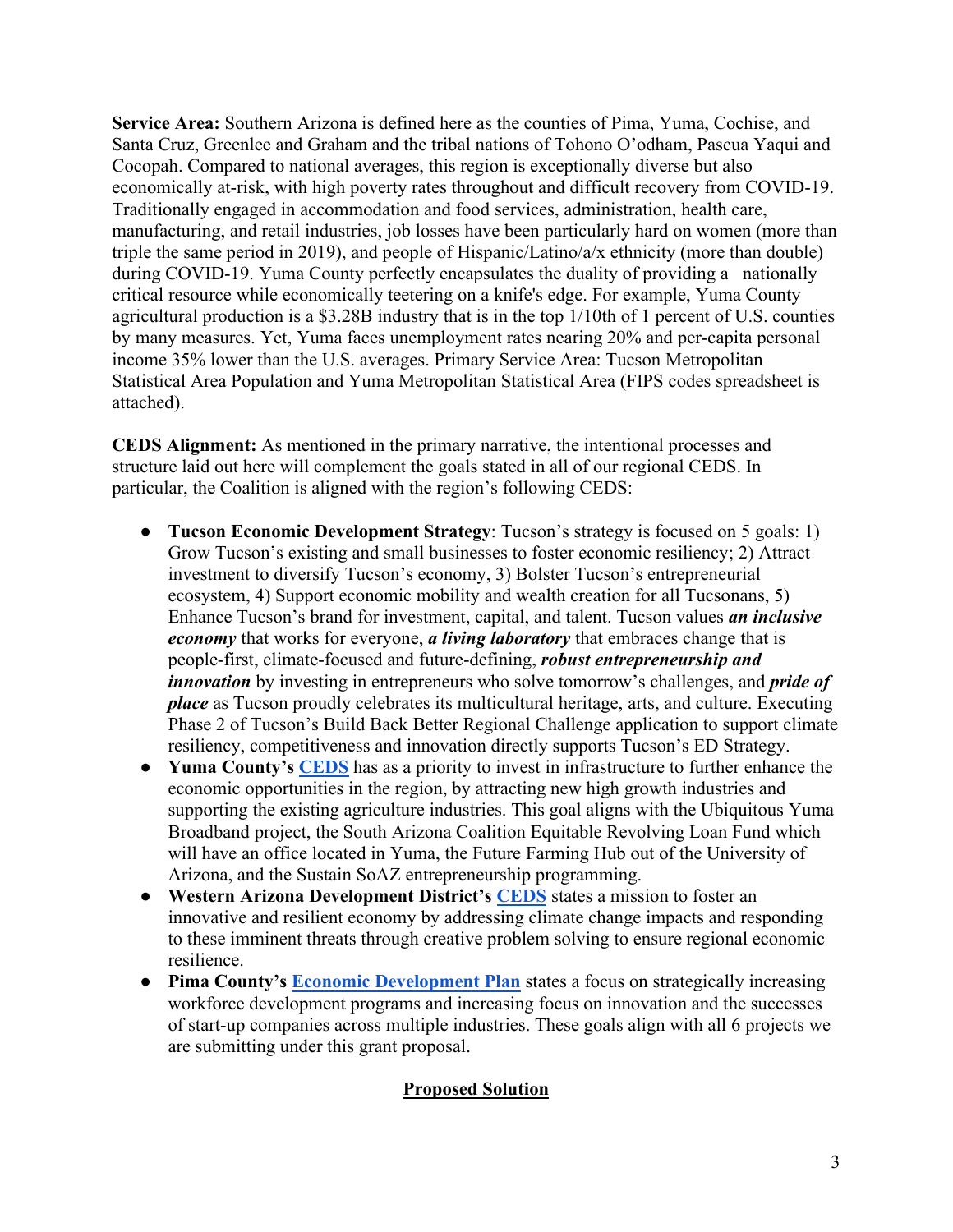The Southern Arizona Coalition for Climate Adaptation and Resilience was intentionally formed by bringing in partners that represent a multitude of Southern Arizona stakeholders and new intersections within the cluster. To ensure this collaboration continues, a resourced and specific achievable governance and Coalition sustainability plan is needed. Given the background of the City of Tucson's Economic Development Team, the City of Tucson is equipped to lead the Coalition in the creation and maintenance of this governance structure and will ensure its feasibility for the duration of the award. The following components represent key aspects of the Coalition's Governance Plan.

**City of Tucson Committed Staffing:** The City of Tucson proposes the following staff structure to support the component projects and leads as well as ensure there is a centralized location for governance, equity and conflict resolution. The role and responsibility of each position is defined as follows:

| <b>Economic Initiatives Director:</b><br>Manage RECO<br>$\bullet$<br>Expand Coalition outreach and<br>$\bullet$<br>participation<br>Ensure Equity commitments are met<br>$\bullet$<br>Inform City of Tucson Mayor & Council<br>$\bullet$<br>and Management of progress             | <b>Regional Economic Competitiveness Officer:</b><br>Ensure each component committee is<br>meeting their deliverables and key<br>milestones<br>Coordinate all financial reporting to the<br>$\bullet$<br>EDA and ensure its completeness and<br>accuracy<br>Management of communications and day<br>to day operations of Coalition<br>Coordinate annual conferences ensuring<br>diverse and widespread participation<br>Publish Proceedings of the Southern<br>$\bullet$<br>Arizona Coalition for Climate Adaptation<br>and Resilience as a record of the annual<br>Governance Conference |
|------------------------------------------------------------------------------------------------------------------------------------------------------------------------------------------------------------------------------------------------------------------------------------|-------------------------------------------------------------------------------------------------------------------------------------------------------------------------------------------------------------------------------------------------------------------------------------------------------------------------------------------------------------------------------------------------------------------------------------------------------------------------------------------------------------------------------------------------------------------------------------------|
| <b>Economic Initiatives Deputy Director:</b><br>Assist Director with oversight of program<br>$\bullet$<br>Manage any contractors on the phase 2<br>$\bullet$<br>implementation<br>Expand Coalition outreach and<br>$\bullet$<br>participation<br>Seek future partners<br>$\bullet$ |                                                                                                                                                                                                                                                                                                                                                                                                                                                                                                                                                                                           |
| <b>Grants Manager:</b><br>Ensure all reporting to EDA is completed<br>accurately and on-time<br>Assist the RECO in managing the<br>$\bullet$<br>Coalition's budget                                                                                                                 |                                                                                                                                                                                                                                                                                                                                                                                                                                                                                                                                                                                           |

**Tested and Established Community Engagement Strategy, Committee Structure and Conflict Resolution Process:** The key to the ongoing viability of the Coalition has been the

establishment of a structure that ensures credibility and transparency in the process and a mechanism for conflict resolution both internal and external. This includes the Coalition Member Committee, Component Sub-Committee and Equity Committee and Public Meetings, Conference and Information Dissemination. The structure created by the Coalition for Phase 1 has been tested and will be used for Phase 2 as outlined in the Scope of Work. Below are highlights of how the model was used in Phase 1. Lessons learned from this process will be carried forward into our committee, governance and review process in Phase 2.

• Planning Conference: After Phase 1 submission but prior to learning of Phase 2 selection, the Coalition held its first public planning meeting in partnership with the University of Arizona. The Conference was well attended by over 50 individuals representing all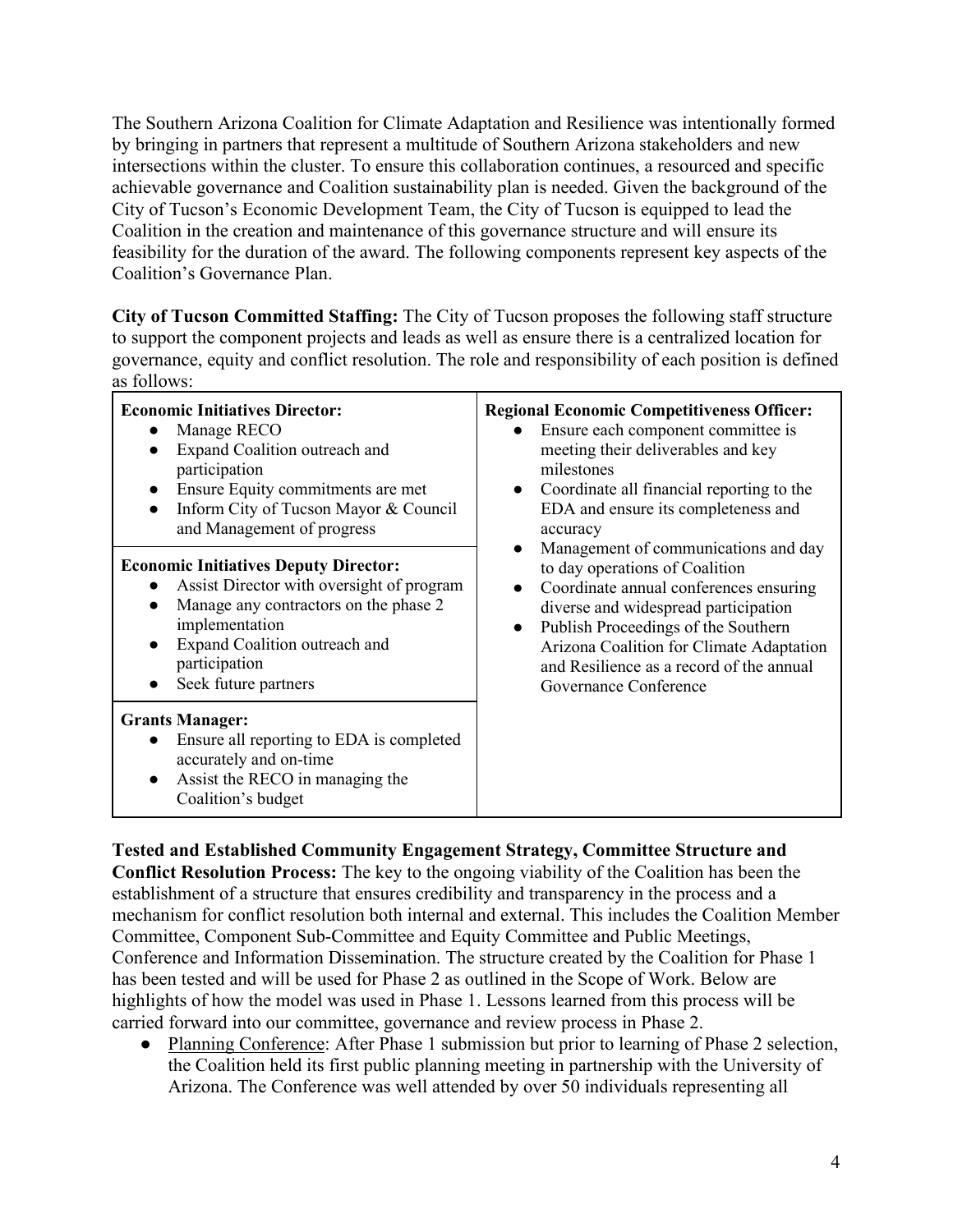industries. The conference included breakout sessions for participants to share issues and areas ripe for investment within the cluster.

- Community Engagement Strategy and Public Meetings: After the Coalition was notified of the Phase 1 award, a notice was sent to the public, and our professional network, for requests for proposals to participate in phase 2. This process was created to allow for members of the community and underrepresented organizations to join in the process. A website page was built, and a webinar was hosted in which a step-by-step process for submitting a proposal was explained. This resulted in 92 participants and 48 projects being submitted for the Coalition.
- Coalition Committee Review: All projects that were submitted were vetted through multiple Coalition meetings over 2-weeks and proposals that fit within the vision of the Coalition and met EDA funding guidelines. This process resulted in down-selecting and formation of 8 total projects.
- Equity Advisory Committee: The Coalition convened its Equity Advisory Committee to review the 8 projects. The RECO, utilizing the skills acquired in TA presentations, the two-day EDA conference, and existing research, built an equity rubric. This rubric was then presented to the Equity Advisory Committee who reviewed the 8 proposals and scored them in the equity rubric. A final meeting was convened in which the Equity Advisory Committee had a deeply moving and impactful discussion on each proposal which led to a document of recommendations to the Coalition.
- Refined  $&$  Equitable Final Proposals: These recommendations helped refine the component projects offering valuable insight related to the identification of inclusion opportunities, unintended consequences and other ways to enhance projects to promote diverse and widespread participation and positive outcomes. This resulted in further outreach, adding several new partners from underrepresented communities, reconfiguring our initial project scopes, and bringing our total constellation of projects to 6. This experience drove home the point for our Coalition that with intentionality and support, we can build an equitable and resilient future.

### **Partners and Program Outreach**

The lead entity for the Coalition, the City of Tucson (CoT), is well positioned to serve as the hub to host the Governance responsibilities for Phase 2 and beyond. The CoT currently hosts the RECO position and provided technical and resource support for the Coalition during Phase 1 and has shown capacity to continue this role.

All Coalition members have been nationally recognized for their focus on equity and inclusion. To ensure representation of all community voices in the governance of the Coalition, these 6 projects and our governance structure have been developed with the support of the Coalition's equity partners. Our equity partners are connected throughout the region and lead numerous existing efforts to reach historically excluded populations, minorities, and women. Coalition member the Community Food Bank of SoAZ has strong connections through rural and underserved communities in Southern Arizona and is well-positioned to facilitate and support outreach efforts throughout the region. In addition, the Coalition includes designated Equity partners who will offer valuable insights into the equitable allocation of project funding including the Santa Cruz Heritage Alliance, the Yuma Crossing National Heritage Area, and the